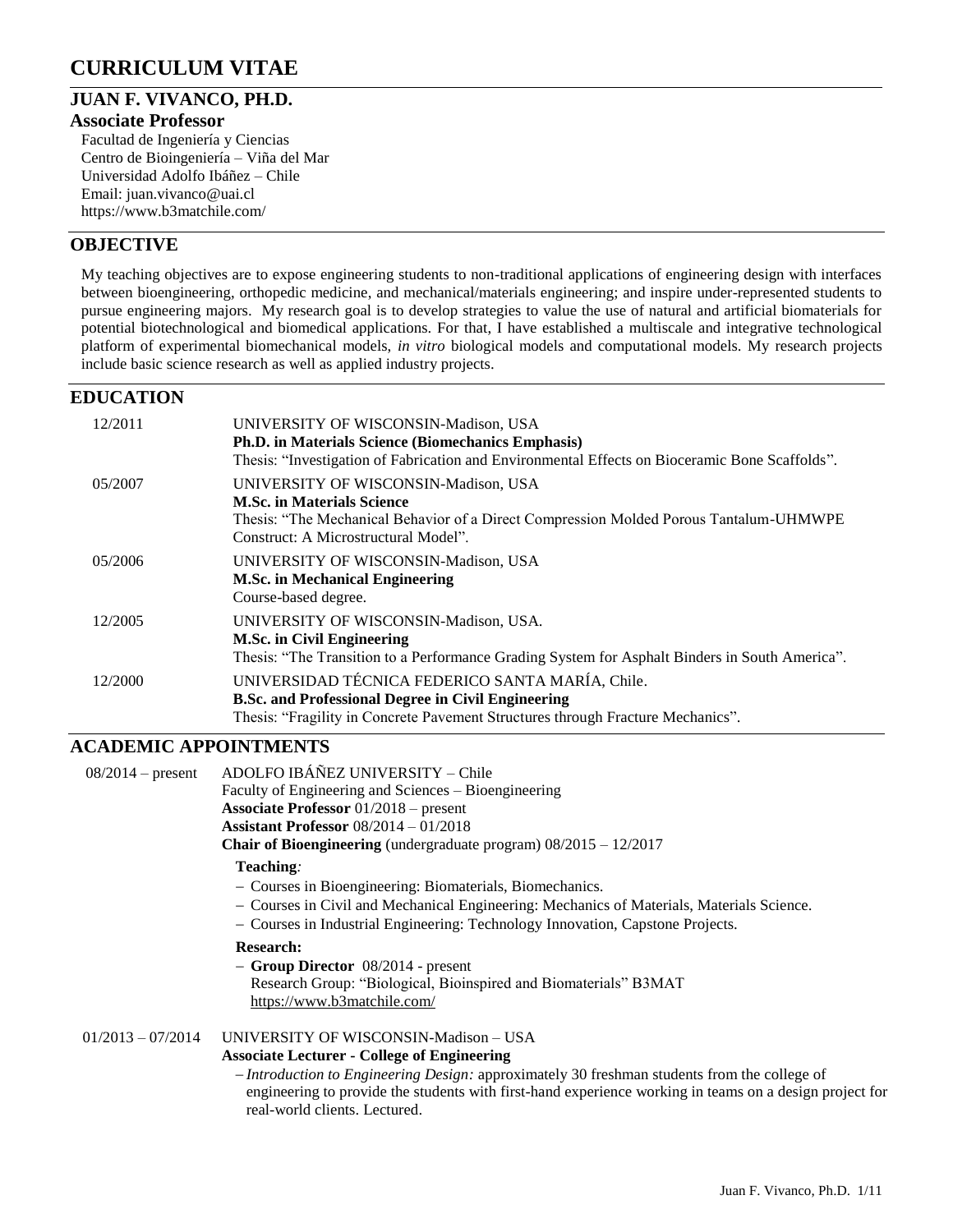| $01/2012 - 07/2014$ | <b>UNIVERSITY OF WISCONSIN-Madison - USA</b>                                                                                                                                                             |
|---------------------|----------------------------------------------------------------------------------------------------------------------------------------------------------------------------------------------------------|
|                     | <b>Research Associate - Post-Doctoral Training</b>                                                                                                                                                       |
|                     | • Dept. of Mechanical Engineering/Materials Science                                                                                                                                                      |
|                     | $-$ <i>Research Interests:</i> silver nano particles on bone cement for joint replacements; nanomechanical<br>properties of bone tissue; loading on trabecular bone; bone bioreactor and loading system. |
| $01/2004 - 12/2011$ | UNIVERSITY OF WISCONSIN-Madison - USA                                                                                                                                                                    |
|                     | <b>Graduate Research Assistant</b>                                                                                                                                                                       |
|                     | • Dept. of Mechanical Engineering 01/2006 - 12/2011                                                                                                                                                      |
|                     | Bone and Joint Biomechanics Laboratory & Polymer Center.                                                                                                                                                 |
|                     | $-$ <i>Research Interests:</i> bioceramic bone scaffolds; multi-scale mechanical/material characterization;<br>orthopedic implants; ex-vivo bone loading and culture system; finite element simulation.  |
|                     | • Dept. of Civil Engineering $01/2004 - 12/2005$                                                                                                                                                         |
|                     | - Research Interests: Superpave-technology testing on asphalt/polymeric materials.                                                                                                                       |
| $12/2000 - 01/2004$ | UNIVERSIDAD TÉCNICA FEDERICO SANTA MARÍA - Chile                                                                                                                                                         |
|                     | Academic Instructor (Full Time Lecturer), Dept. of Civil Engineering                                                                                                                                     |
|                     | - Courses in Civil Engineering/Construction Engineering: Strength of Materials, Static of Structures,<br>Intro. to Civil Engineering; Structures I, Structures II.                                       |
|                     | - Head of the academic undergraduate program of Civil Engineering.                                                                                                                                       |
| $03/1996 - 12/2000$ | UNIVERSIDAD TÉCNICA FEDERICO SANTA MARÍA - Chile                                                                                                                                                         |
|                     | <b>Coordinator of Teaching Assistants, Dept. of Physics</b>                                                                                                                                              |
|                     | - General Physics: trained junior teaching assistants; developed problem sets and experimental work.                                                                                                     |
|                     | <b>Teaching Assistant:</b>                                                                                                                                                                               |
|                     | - Dept. of Physics: General Physics; Classical Mechanic; Optics; and Thermodynamics. Lecturer,<br>performed experimental work, developed problem sets, and graded.                                       |
|                     | - Dept. of Civil Engineering: Strength of Materials; Static of Structures; Steel Structures;<br>Tridimensional Geometry. Lecturer, performed experimental work, developed homework, and graded.          |

## **HONORS AND AWARDS**

- **Best Poster Presentation Award.** Research work presented by Raúl Vallejos (postdoctoral researcher) at the 28th Annual Congress of the European Orthopaedic Research Society (online-EORS), Turkish. 2020.
- **Ambassador of Viña del Mar City.** Named by the City Hall of Viña del Mar to represent the city in key areas of knowledge and education and to promote it as a host for future events. Viña del Mar, Chile. 2018.
- **Best Researcher in the area of Engineering and Technology**. Adolfo Ibáñez University, Chile. 2017.
- **Outstanding Contribution in Research**. Faculty of Engineering and Sciences, Adolfo Ibáñez University, Chile. 2014.
- **Honorary Fellow**. Department of Mechanical Engineering, University of Wisconsin-Madison. 2014.
- **Future Leaders Program.** Nominated for the American Ceramic Society in recognition of exemplary work and potential as a future leader in the ceramics and glass industry. 4<sup>th</sup> Ceramic Leadership Summit, Baltimore, Maryland. 2014.
- **International Student Academic Achievement Award**. Wisconsin Alumni Association, in recognition of exceptional academic performance and achievements after completing doctoral degree at the University of Wisconsin-Madison. 2012.
- **President of the Republic Scholarship**. Full tuition and expenses for doctoral studies in USA, Chilean Government. 2005-2009.
- **Vilas Travel Grant**. Graduate School of the University of Wisconsin-Madison. 2011.
- **Graduate Research Assistantship**. Dept. of Mechanical Engineering, University of Wisconsin-Madison. 2006-2011.
- **Graduate Research Assistantship**. Dept. of Civil Engineering, University of Wisconsin-Madison. 2004-2005.
- **Eduardo Neale Silva Scholarship**. Full tuition and expenses for outstanding Chilean students for one year at the University of Wisconsin-Madison. 2004.
- **Federico Santa María Scholarship**. Full tuition and expenses for outstanding undergraduate academic performance, Universidad Técnica Federico Santa María, Valparaiso, Chile. 1993-1998.

## **INDUSTRIAL WORK**

| $08/2014$ – present | Consulting in Mechanical/Bio Engineering                                                       |
|---------------------|------------------------------------------------------------------------------------------------|
|                     | - Worked as a project engineer in mechanical and material engineering projects.                |
| $05/2007 - 12/2007$ | ZIMMER, INC., Warsaw IN - USA                                                                  |
|                     | <b>Intern Engineer:</b> Structural Design and Analysis Research Group                          |
|                     | - Research: "Tantalum-UHMWPE orthopedic implants"; microstructural model of a porous structure |
|                     | using FEA.                                                                                     |
| $01/2000 - 01/2007$ | <b>Consulting in Civil Engineering</b>                                                         |
|                     | - Worked as a project engineer in structural and solid mechanics engineering projects.         |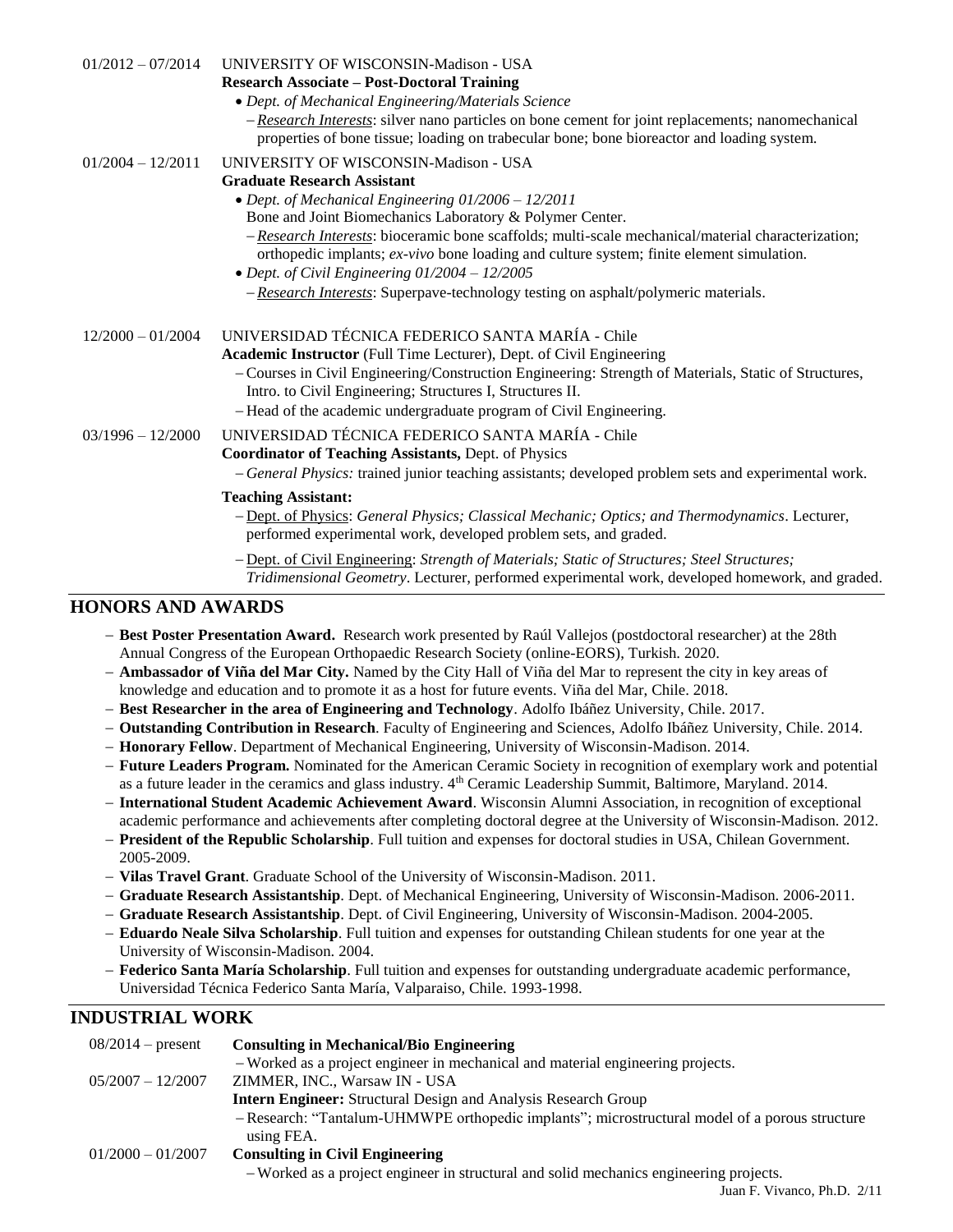## **GRANT SUPPORT**

Total Awards as PI: US\$1,201,400; B3MAT-Lab Allocation: US\$451,400

|        | <b>CURRENT</b>         |                                                                                                                                                                                                                                                                                                                                                                                                              |
|--------|------------------------|--------------------------------------------------------------------------------------------------------------------------------------------------------------------------------------------------------------------------------------------------------------------------------------------------------------------------------------------------------------------------------------------------------------|
| $[1]$  | $07/2021 -$<br>06/2022 | Intramural Research Grant – To hire a Postdoctoral Researcher<br>Granted by Faculty of Engineering and Sciences, Adolfo Ibáñez University<br>Role: $S_{PONSOT}$ – US\$ 29,000                                                                                                                                                                                                                                |
| $[2]$  | $12/2020 -$<br>12/2021 | Research Seed Funds Program<br>Granted by Faculty of Engineering and Sciences, Adolfo Ibáñez University<br>Role: Principal Investigator - US\$20,000                                                                                                                                                                                                                                                         |
|        | <b>COMPLETED</b>       |                                                                                                                                                                                                                                                                                                                                                                                                              |
| $[3]$  | $03/2019 -$<br>02/2021 | Research and Development Agreement - Empa (Switzerland)/UAI<br>Empa Contract No 2020-063-C01<br>"Development and Characterization of PCL-Bioactive Glass-Ceramic Composite-based Bio-Scaffolds for<br>Bone Tissue Applications: a Pilot Study".<br>Role: Principal Investigator (Chilean counterpart) – US\$ 68,000                                                                                          |
| $[4]$  | $01/2018 -$<br>06/2021 | ANILLO - Collaborative Research Program<br>Associative Research Program to promote research of excellence in Chile<br>"Integrating Structure and Function of Ecological, Mechanical and Mineralogical Properties of Marine<br>Calcifiers: Shell Carbonate as Source of Bio-Inspiration (Carbo-Nat-Lab)"<br>Role: Principal Investigator (Director: Nelson Lagos) - US\$ 750,000 (US\$160,000 lab allocation) |
| $[5]$  | $11/2017 -$<br>11/2020 | FONDECYT – Initiation for Research<br>Chilean National Fund for Scientific and Technological Development<br>"Design and Evaluation of Porous Scaffolds for Bone Regeneration: Development of a Biomechanical<br>Platform"<br>Role: Principal Investigator - US\$ 150,000                                                                                                                                     |
| [6]    | $03/2018 -$<br>12/2018 | Intramural Research Grant – To hire a Postdoctoral Researcher<br>Granted by Vicerrectoría Académica, Adolfo Ibáñez University<br>Role: Principal Investigator – US\$ 23,000                                                                                                                                                                                                                                  |
| $[7]$  | $03/2018 -$<br>12/2018 | Intramural Research Grant - Undergraduate Student Research Training Program<br>Granted by Vicerrectoría Académica, Adolfo Ibáñez University<br>Role: Principal Investigator – US\$ 1,400                                                                                                                                                                                                                     |
| [8]    | $07/2015 -$<br>05/2017 | A new engineering for $2030$ program $-$ CORFO<br>Granted by Adolfo Ibáñez University, Faculty of Engineering and Sciences<br>"Bioengineering-based Materials: Multiscale Modeling and Experimentation"<br>Role: Principal Investigator - US\$ 70,000                                                                                                                                                        |
| [9]    | $07/2013-$<br>07/2014  | University of Wisconsin Graduate School<br>"Silver-Doped Antimicrobial Bone Cement for Use in Total Joint Replacement"<br>Role: Principal Investigator (Sponsor: Heidi-Lynn Ploeg) – US\$ 70,000                                                                                                                                                                                                             |
| $[10]$ | 01/2012-<br>12/2012    | Universidad Técnica Federico Santa María<br>"Efecto de las Temperaturas de Sinterización de los Implantes Óseos"<br>Role: Principal Investigator - International collaborator - US\$ 20,000                                                                                                                                                                                                                  |
| $[11]$ | 07/2010-<br>07/2011    | University of Wisconsin Graduate School<br>"Characterizing the Mechanical and Biological Properties of Seeded Bone Scaffolds"<br>Role: Co-Investigator (PI: Dr. Heidi-Lynn Ploeg) – US\$ 50,000                                                                                                                                                                                                              |
| $[12]$ | 07/2009-<br>07/2010    | University of Wisconsin Graduate School<br>"Control and Data Management System for a Live Bone Loading Apparatus"<br>Role: Pre-doctoral Trainee (mentor: Everett Smith) - US\$ 50,000                                                                                                                                                                                                                        |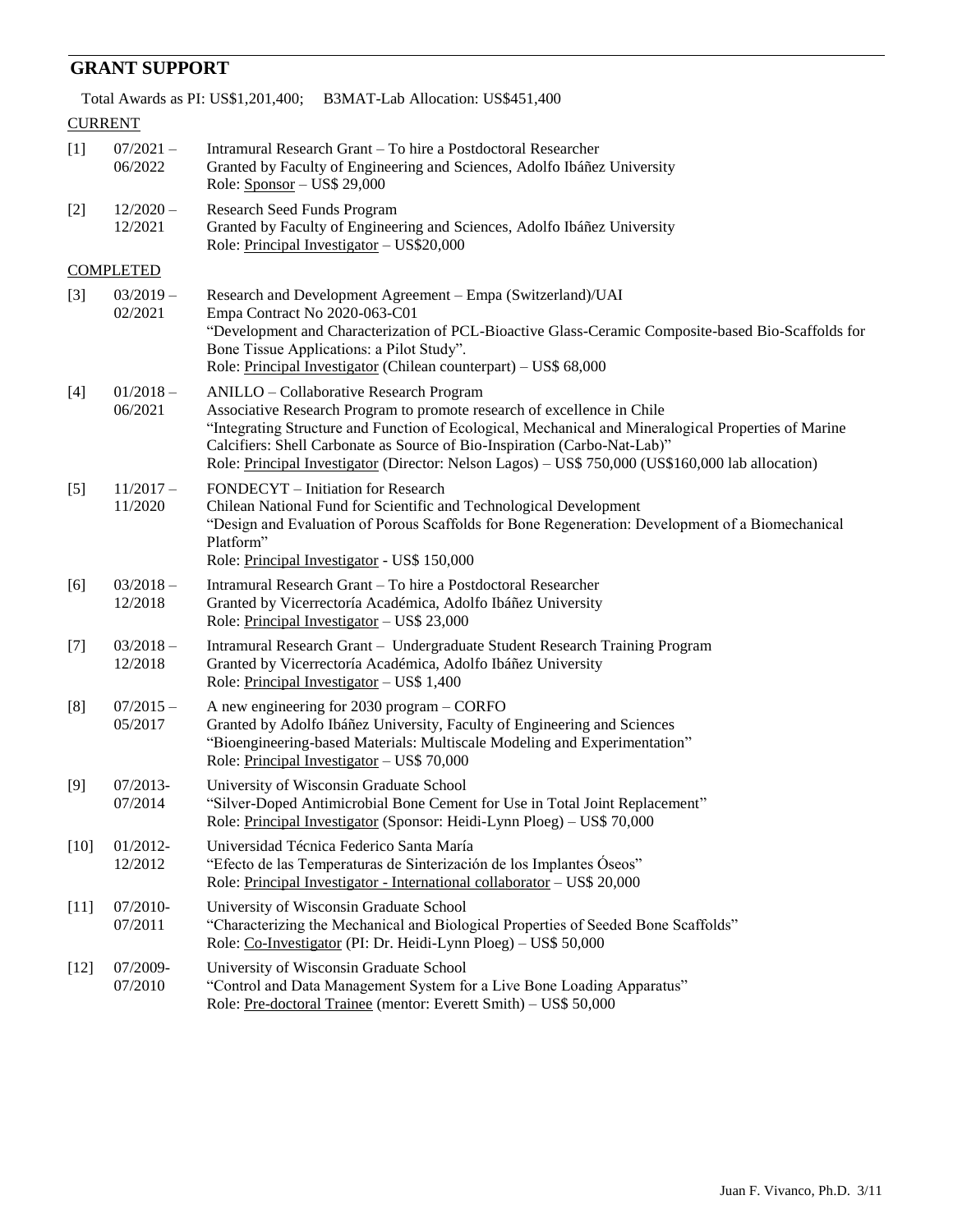## **PATENTS**

- [1] Orthopedic Component of Low Stiffness 07-30-2009 Inventors: [Clarence M. Panchison,](http://www.faqs.org/patents/inv/174728) [Alicia Rufner,](http://www.faqs.org/patents/inv/242283) [Archie W, Newsome](http://www.faqs.org/patents/inv/340898) [Kirt L, Case](http://www.faqs.org/patents/inv/418653) [Zhibin Fang,](http://www.faqs.org/patents/inv/498124) [Juan Vivanco,](http://www.faqs.org/patents/inv/498126) [Oludele](http://www.faqs.org/patents/inv/517833)  [O. Popoola,](http://www.faqs.org/patents/inv/517833) [Robby Kissling,](http://www.faqs.org/patents/inv/615666) [Brion R. Mimnaugh,](http://www.faqs.org/patents/inv/615667) [Dirk L. Pletcher,](http://www.faqs.org/patents/inv/615668) [Randy L. Schlemmer.](http://www.faqs.org/patents/inv/615669) IPC8 Class: AA61F228FI, USPC Class: 623 1611.
- [2] Medical Implants and Methods for Delivering Biologically Active Agents 04-30-2009 Inventors: Zhibing Fang, Yang W. Son, Juan Vivanco, Kai Zhang, Danny L. Levine. IPC8 Class: AA61F202FI, USPC Class: 623 1111.

## **PUBLICATIONS**

#### **Journal Articles (peer-reviewed)**

- [1] Vallejos R.,Contreras J., Millán C., Burda, I., Terrasi, G., Siqueira, G., Weisse, B., Palza, H., Nyström, G., Aiyangar. A., Vivanco J.F. "Shape Fidelity, Mechanical and Biological Performance of 3D Printed Polycaprolactone-Bioactive Glass Composite Scaffolds *Materials Science and Engineering C: Materials for Biological Applications*. 123 (112540). **2021.**
- [2] Vallejos R., Contreras J., Toro C., Bustamante M., Pérez L., Aiyangar A., Vivanco J.F., "Structure-Function Assessment of 3D-Printed Porous Scaffolds by a Low-Cost/open-source Fused Filament Fabrication Printer" *Materials Science and Engineering C: Materials for Biological Applications*. 123 (111945). **2021.**
- [3] García-Huidobro R., Poupin M.J., Urrutia C., Rodriguez-Navarro A., Grenier C., Vivanco J.F., Ramajo L., Benjumeda I., Lagos N.A., Lardies M.A. "An Intrapopulational Study of Organic Compounds and Biomechanical Properties of the Shell of the Antarctic Bivalve Laternula Elliptica (P. P. King, 1832) at King George Island". *Polar Biology.* **2021**.
- [4] Lagos N.A., Benítez S., Grenier C., Rodriguez-Navarro A., García C., Abarca A., Vivanco J.F., Benjumeda I., Vargas C., Duarte C., Lardies M.A. "Plasticity in Organic Composition Maintain Biomechanical Performance in Shells of Juvenile Scallops Exposed to Reduced pH and Elevated Temperature" *Scientific Reports.* **2021**.
- [5] Benjumeda W., Vallejos R., Santibanez J., Millán C., Vivanco J.F. "Analysis of cell-biomaterial interaction through cellular bridge formation in the interface between hGMSCs and CaP bioceramics" *Scientific Reports*. **2020**.
- [6] Norambuena-Contreras J., Arteaga-Perez L., Guadarrama-Lezama A., Briones R., Vivanco J.F., Gonzalez-Torre I. "Microencapsulated Bio-Based Rejuvenators for the Self-Healing of Bituminous Materials". *Materials.* 13(6) 1446. **2020.**
- [7] Vallejos R., Irribarra V., Benjumeda-Wijnhoven I., Millán C., Vivanco J.F. "Microporosity Clustering Assessment in Calcium Phosphate Bioceramic Particles". *Frontiers in Bioengineering and Biotechnology.* **2019**.
- [8] Vukasovic T., García C., Vivanco J.F., Celentano D. "Characterization of the Mechanical response of thermoplastic parts fabricated with 3D printing". *The International Journal of Advanced Manufacturing Technology*. 104: 4207–4218. **2019**.
- [9] Millán C., Vivanco J.F., Benjumeda-Wijnhoven I.M., Bjelica S., Santibáñez J.F. "Mesenchymal Stem Cells and Calcium Phosphate Bioceramics: Implications in Periodontal Bone Regeneration". *Advances in Experimental Medicine and Biology*. *Springer.* **2018**.
- [10] Ruggeri F., Leiva V., Saulo H., Vivanco J.F., "A Methodology Based on the Birnbaum-Saunders Distribution for Reliability Analysis Applied to Nano-materials". *Reliability Engineering & System Safety.* **2017**.
- [11] Slane J., Vivanco J.F., Squire M., Ploeg H.L., "Characterization of the Quasi-Static and Viscoelastic Properties of Orthopaedic Bone Cement at the Macro and Nanoscale". *Journal of Biomedical Materials Research: Part B Applied Biomaterials.* **2016.**
- [12] Norambuena-Contreras J., Gonzalez-Torre I., Vivanco J.F., Gacitúa W., "Nanomechanical Properties of Polymeric Fibres Used in Geosynthetics Composites". *Polymer Testing.* **2016**.
- [13] Burgers T., Vivanco J.F., Bart W., "Mice with a Heterozygous Lrp6 Deletion Have Impaired Fracture Healing". *Bone Research.* **2016***.*
- [14] Meyer L, Johnson M., Cullen D., Vivanco J.F., Blank R., Smith E., Ploeg H.L. "Combine Exposure to Big Endothelin-1 and Mechanical Loading in Bovine Sternal Cores Promotes Osteogenesis". *Bone.* **2016***.*
- [15] Marchant C., Leiva V., Cysneiros F., Vivanco J.F., "Multivariate Birnbaum-Saunders Regression Models: Diagnostic Analysis and Application" *Journal of Applied Statistics.* **2016.**
- [16] Collins C., Vivanco J.F., Burgers T., Ploeg H.L. "Fracture Healing in Mice Lacking Pten in Osteoblasts: A Micro-Computed Tomography Image-Based Analysis of the Mechanical Properties of the Femur". *Journal of Biomechanics.*  48(2): 310-317. **2015**.
- [17] Slane J., Vivanco J.F., Squire M., Ploeg H.L. "Mechanical, Material, and Antimicrobial Properties of Acrylic Bone Cement Impregnated with Silver Nanoparticles" *Materials Science and Engineering C: Materials for Biological Applications*. 48: 188-196. **2015.**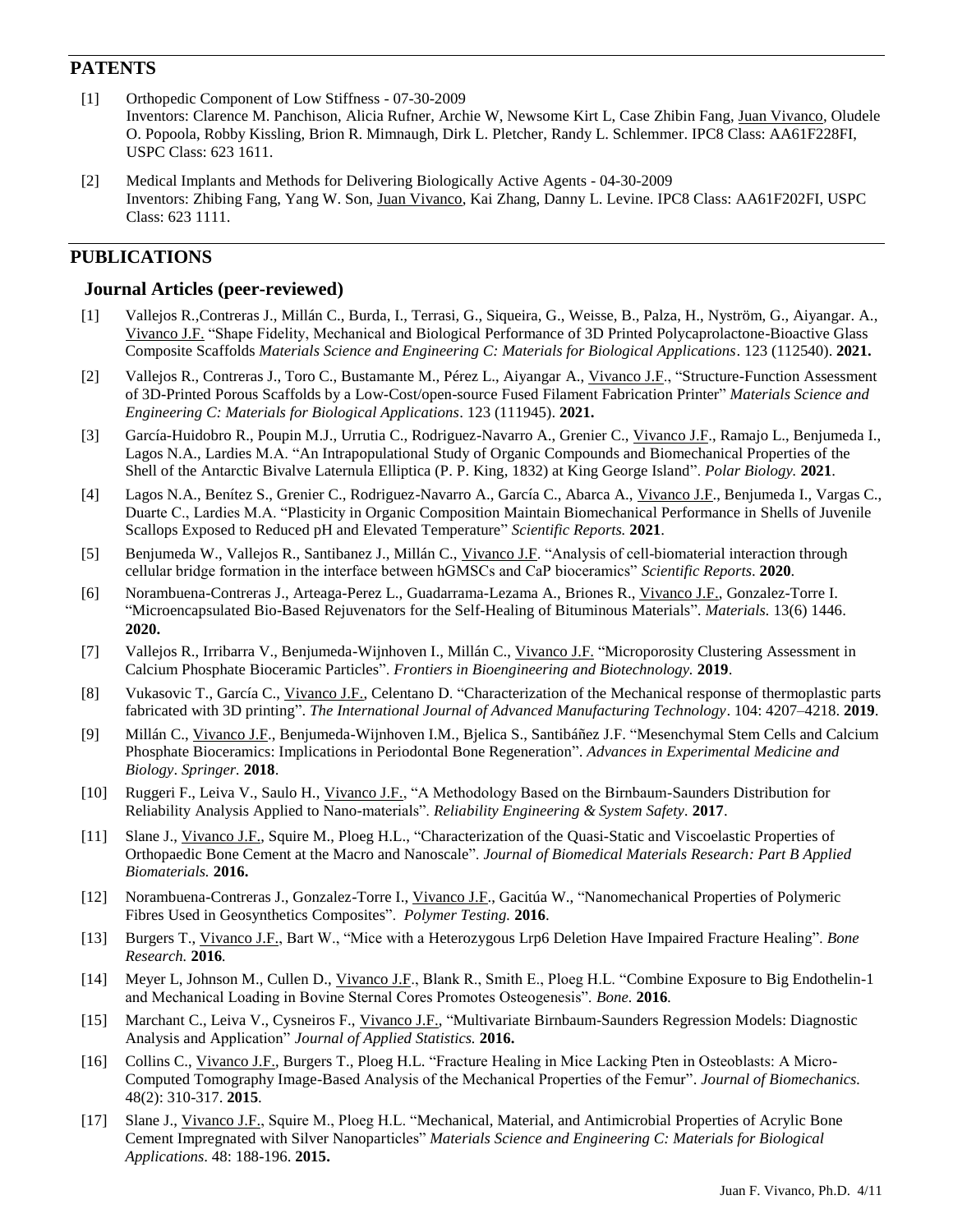- [18] Vivanco J.F., Burgers T., García S., Ploeg H.L. "Estimating the Density of Human Trabecular Bone Using Clinical CT Scan Data". *Journal of Engineering in Medicine.* 228: 616-626. **2014**.
- [19] Vivanco J.F., Jakes J., Slane J., Ploeg H.L. "Accounting for Structural Compliance in Nanoindentation Measurements of Bioceramic Bone Scaffolds". *Journal of Ceramics International.* **2014**.
- [20] Slane J., <u>Vivanco J.F.,</u> Ploeg H.L., Squire M. "The Influence of Low Concentration a Water Soluble Porogen on the Material Properties, Antibiotic Release, and Biofilm Inhibition of an Acrylic Bone Cement". *Materials Science and Engineering C: Materials for Biological Applications.* 42:168-176. **2014**.
- [21] Aiyangar A., Vivanco J.F., Au, A., Smith E., Ploeg H.L. "Axial and Transverse Compressive Properties of Human Lumbar Vertebral Trabecular Bone". *Journal of Biomechanical Engineering*. **2014.**
- [22] Slane J., Vivanco J.F., Ebenstein D., Squire M., Ploeg H.L. "Multiscale Characterization of Acrylic Bone Cement Modified with Functionalized Mesoporous Silica Nanoparticles". *Journal of Mechanical Behavior of Biomedical Materials.* 37:141-152. **2014.**
- [23] Slane J., Vivanco J.F., Meyer J., Ploeg H.L., Squire M. "Modification of Acrylic Bone Cement with Mesoporous Silica Nanoparticles: Effects on Mechanical, Fatigue and Absorption Properties". *Journal of Mechanical Behavior of Biomedical Materials.* 29: 451-461. **2014.**
- [24] Vivanco J.F., García S., Ploeg H.L., Alvarez G., Cullen D., Smith E. "Apparent Elastic Modulus of Ex Vivo Trabecular Bovine Bone Increases with Dynamic Loading". *Journal of Engineering in Medicine.* 27(8): 902-910*.* **2013.**
- [25] Vivanco J.F., Aiyangar A., Araneda A., Ploeg H.L., "Mechanical Characterization of Injection-Molded Macro Porous Bioceramic Bone Scaffolds". *Journal of Mechanical Behavior of Biomedical Materials*. 9:137-152. **2012**.
- [26] Vivanco J.F., Araneda A., Ploeg H.L., "The Effect of the Sintering Temperature on Microstructural Properties of Bioceramic Bone Scaffolds". *Biomaterials Science: Processing, Properties and Applications II. John Wiley & Sons, Inc.*  101-109. **2012.**
- [27] Vivanco J.F., Slane J., Nay R., Simpson A., Ploeg H.L., "The Effect of Sintering Temperature on the Microstructure and Mechanical Properties of a Bioceramic Bone Scaffold*". Journal of Mechanical Behavior of Biomedical Materials*. 4:2150-60. **2011.**
- [28] Vivanco J.F., Smith B., Blake A., Ploeg H.L., Turner K. "3D Elastomeric Scaffolds- Fabricated by Casting in Micro End Milled Molds". *Journal of Biomimetics, Biomaterials and Tissue Engineering*. 9:17-23. **2011.**
- [29] Vivanco J.F., Fang Z., Levine D., Ploeg H.L. "Evaluation of the Mechanical Behavior of a Direct Compression Molded Porous Tantalum-UHMWPE Construct: a Microstructural Model". *Journal of Applied Biomaterial and Biomechanics*. 7: 34-42. **2009.**
- [30] Vivanco J.F., Fang Z., Levine D., Ploeg H.L. "Microstructural Mechanical FE Analysis of Compression Molded Porous Tantalum-UHMWPE". *Journal of Biomechanics*. **2008.**

#### **Conference Publications**

- [1] Benjumeda I., Ebenstein D., Ramajo L., Millán C., Vivanco J.F. "Nanomechanical Evaluation Of Argopecten Purpuratus Under Upwelling Scenarios" 26<sup>th</sup> Congress of the European Society of Biomechanics (ESB), (virtual conference). Milan, Italy July **2021**.
- [2] Funk J.V., Kunath B., Vivanco J.F., Ploeg H.L., "FEA Simulation of Parametric Trabecular Bone Scaffolds", Orthopaedic Research Society (ORS 2021) Annual meeting (virtual conference), February **2021**.
- [3] Labra F.A., San Martín V., Jahnsen N., Fernández C., Zapata J., Duarte C., García C., Vivanco J.F., Lagos N.A., Lardies M.A. "Modelling the effect of environmental variation in multiple stressors on physiological traits of the intertidal ecosystem engineer Perumytilus purpuratus (Lamarck 1810) along a geographical ocean acidification gradient in the South Eastern Pacific". Festival of Ecology from British Ecological Society (virtual conference). December **2020**.
- [4] Benjumeda I., Lardies M.A., Lagos N., Ploeg H.L., Vivanco J.F. "Micromechanical Analyses of Argopecten Purpuratus Exposed to a Climate Change Scenario by Depth Sensing Indentation". Festival of Ecology from British Ecological Society (virtual conference). December **2020**.
- [5] Vallejos R., Contreras J., Aiyangar A., Palza H., Vivanco J.F. "Effect of 45S5 Bioglass on the Mechanical and Biological Performance of 3D Printed PCL Scaffolds". European Orthopaedic Research Society (EORS) 28th Annual Meeting (virtual conference). Turkey, September **2020**.
- [6] Vallejos R., Contreras J., Toro C., Ploeg H., Pérez L., Vivanco J.F. "Biomechanical Evaluation of low-cost 3D Printed Scaffolds as in vitro Tissue Engineering Models". European Orthopaedic Research Society (EORS) 28th Annual Meeting (virtual conference). Turkey, September **2020**.
- [7] Benjumeda I., Millán C., Muñoz A., Lardies M, Ploeg H., Vivanco J.F. "Marine Biomaterials for Bone Tissue Regeneration: a Biocompatible evaluation with Stem Cells". European Orthopaedic Research Society (EORS) 28th Annual Meeting (virtual conference). Turkey, September **2020**.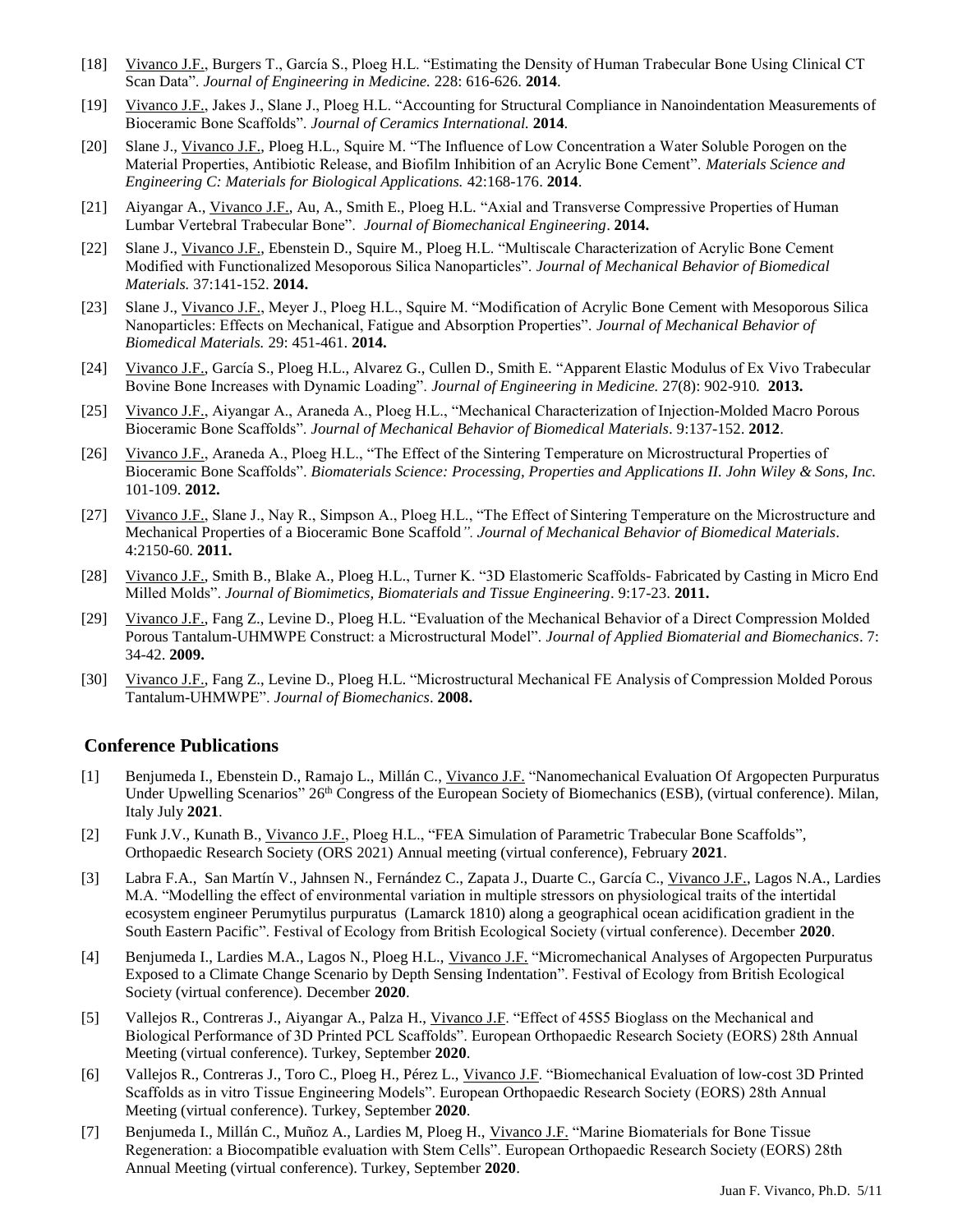- [8] Urrutia F., Vallejos R., Ploeg H., Aiyangar A., Vivanco J.F. "Mechanical evaluation of 3D-printed scaffolds: A 3^3 fullfactorial analysis of geometrical parameters". International Society of Biomechanics (ISB), Calgary, Canada, August **2019**.
- [9] Benjumeda I., Millán C., Vivanco J.F., "Microarquitecture of Calcium Phosphate Bioceramics as a Determinant Parameter for in vitro Osteogenic Differentiation of Human Gingival Mesenchymal Stem Cells". 8<sup>th</sup> World Congress of Biomechanics (WCB), Dublin, Ireland, July **2018**.
- [10] Abarca A., García C., Vivanco J.F., Lagos N., Lardies M., "Mechanical Behavior on Shell Characteristics of the Juvenile Scallops (Argopecten purpuratus) Subject to Climate Change Scenarios". 8<sup>th</sup> World Congress of Biomechanics (WCB), Dublin, Ireland, July **2018**.
- [11] Vivanco J.F., Aiyangar A., Ploeg H., "Bioactivity of a Macro-porous Bioceramic Bone Scaffold Fabricated at Two Sintering Temperatures". 8th World Congress of Biomechanics (WCB), Dublin, Ireland, July **2018**.
- [12] Irribarra V., Chen Z., Benjumeda I., Palza H., Millán C., Vivanco J.F., "Analysis of Mesenchymal Stromal Cells in Combination with Bioglass as a Structural and Functional Basis for Bone Tissue Engineering". 1st National Congress of Tissue Engineering and Regenerative Medicine, Santiago, Chile, November, **2017**.
- [13] Vivanco J.F., Benjumeda I., Irribarra V., Millán C, "Ca-P Bioceramics as Bioactive Support for Human Gingival Mesenchymal Stem Cell Osteogenic Differentiation in vitro". 2017 Annual Meeting & Exposition of the Society for Biomaterials, Minneapolis, MN, April **2017**.
- [14] Vivanco J.F., "Characterization of Multiscale Material Properties of Bioceramic Bone Scaffolds". 7th International Conference on Multiscale Modelling and Methods: Upscaling in Engineering and Medicine, Santiago, Chile, January **2017**.
- [15] Vivanco J.F., Ploeg H., "Bioactivity and Biomechanical Characterization of Bioceramic Bone Scaffolds". 14th International Symposium on Computer Methods in Biomechanics and Biomedical Engineering (CMBBE), Tel Aviv, Israel, September **2016**.
- [16] Meyer L., Vivanco J.F., Ploeg H., "Multi-scale Mechanical Analysis of Injection Molded Beta Tricalcium Phosphate Bone Scaffolds". 13th International Symposium on Computer Methods in Biomechanics and Biomedical Engineering (CMBBE), Montreal, Canada, September **2015**.
- [17] Vivanco J.F., Slane J., Aiyangar A., Ploeg H., "Multiscale Properties of a Macro-Porous Bioceramic Bone Scaffold Fabricated at Two Sintering Temperatures". 7<sup>th</sup> World Congress of Biomechanics (WCB), Boston, MA, July 2014.
- [18] Slane J**.**, Vivanco J., Squire M., Ploeg H., "Silver-Doped Antimicrobial Bone Cement for use in Total Joint Replacement". 7<sup>th</sup> World Congress of Biomechanics (WCB), Boston, MA, July 2014.
- [19] Collins C., Skon S., Burgers T., Vivanco J., Ploeg H. "Fracture Healing in Mice Lacking Pten in Osteoblasts: A Micro-Computed Tomography Image-Based Analysis of Bone Strength". 7<sup>th</sup> World Congress of Biomechanics (WCB), Boston, MA, July **2014**.
- [20] Meyer L., Johnson M., Vivanco J.**,** Ploeg H., Cullen D., Smith E. "Mechanical Loading and Exposure to Big Endothlin-1 Increases Bone Formation in Ex Vivo Bovine Trabecular Cores". 7<sup>th</sup> World Congress of Biomechanics (WCB), Boston, MA, July **2014**.
- [21] Vivanco J., Slane J., Ploeg H., Crenshaw T. "Regional Differences in the Nanoscale Static and Creep Properties of Porcine Bone Subjected to Different Dietary Conditions". 3<sup>rd</sup> Global Congress on NanoEngineering for Medicine and Biology (NEMB), San Francisco, CA, February **2014**.
- [22] Slane J., Vivanco J., Ploeg H., Squire M. "The Dynamic and Static Properties of an Acrylic Bone Cement Modified with Mesoporous Silica Nanoparticles". 5<sup>th</sup> International Conference on Mechanics of Biomaterials and Tissues, Sitges, Spain, December **2013**.
- [23] Cullen D., Alvarez G., Johnson M., Vivanco J., Ploeg H., Smith E. "Mechanical Loading and Big Endothelin-1 in Trabecular Bone Cores". American Society of Bone and Mineral Research (ASBMR), Baltimore, MD, October **2013**.
- [24] Aiyangar A., Vivanco J., Au A., Anderson P., Smith E., Ploeg H. "Dependence of Human Lumbar Vertebral Trabecular Bone Mechanical Anisotropy Ratio on QCT-Based Apparent Density. Proceedings of the American Society of Mechanical Engineering- Summer Bioengineering Conference, Sunriver, OR, June **2013**.
- [25] Vivanco J., Aiyangar A., Collins C., Ploeg H. "Bioactivity of Bioceramic Bone Scaffolds Fabricated at Two Sintering Temperature". Proceeding of the Innovations in Biomedical Materials, Raleigh, NC, September **2012**.
- [26] Meyer L., Johnson M., Vivanco J., Ploeg H., Blank R., Smith E. "Exposure to Big Endothlin-1 in Bovine Sternal Cores Mimics Some Aspects of Mechanical Loading". American Society for Bone and Mineral Research (ASBMR), Minneapolis, MN, October **2012**.
- [27] Vivanco J., Araneda A., Ploeg H. "Effect of the Sintering Temperature on Microstructural Properties of a Bioceramic Bone Scaffold". Proceeding of the Materials Science & Technology Conference (MS&T), Columbus, OH, October **2011**.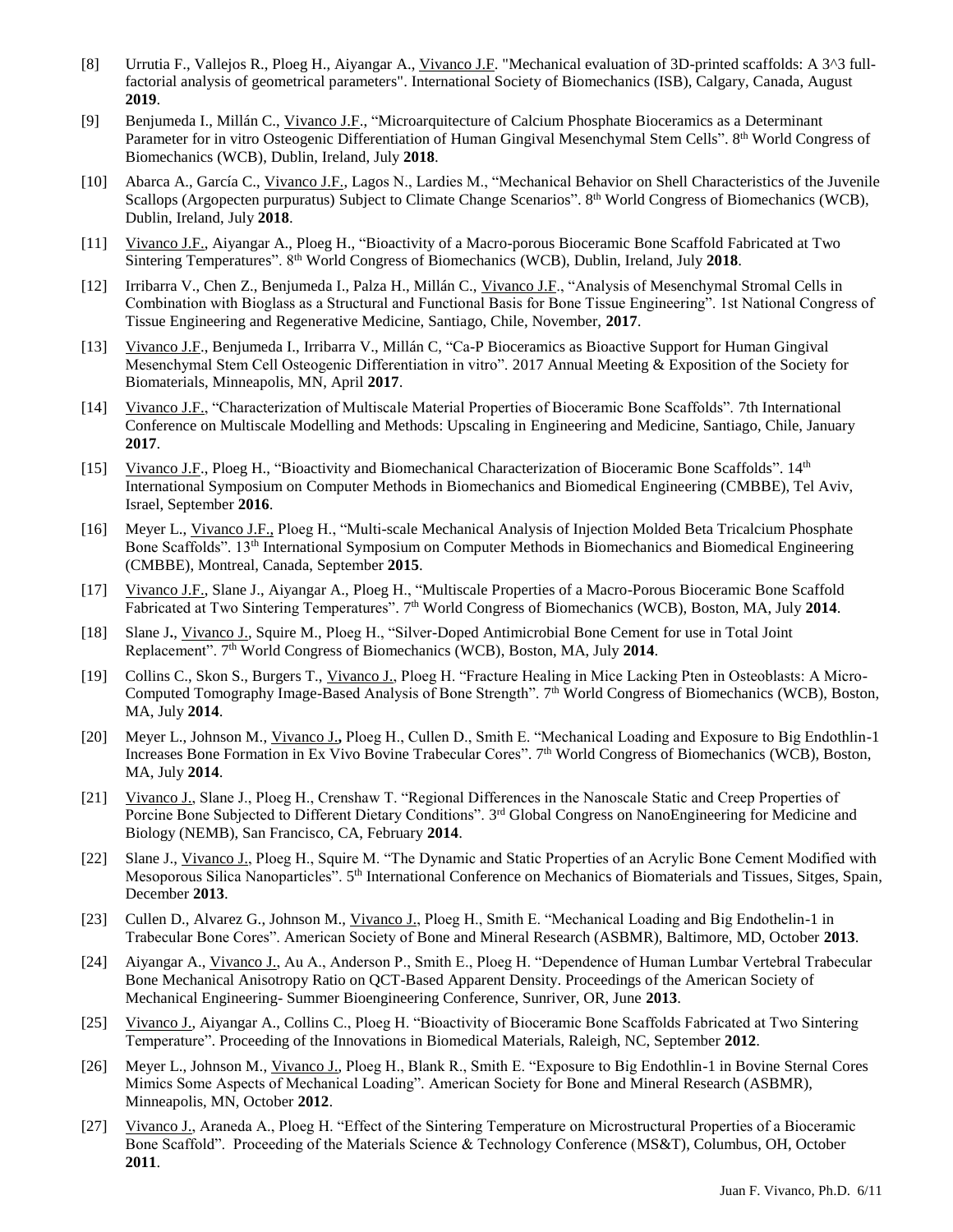- [28] Vivanco J., Slane J., Ploeg H. "Nano-mechanical properties of bioceramic bone scaffolds fabricated at three sintering temperatures". Proceedings of the American Society of Mechanical Engineering- Summer Bioengineering Conference, Farmington, PA, June **2011**.
- [29] Vivanco J., García S., Smith, E., Ploeg H. "Dynamic Loading Increases Apparent Elastic Modulus of Ex Vivo Trabecular Bovine Bone". American Society for Bone and Mineral Research (ASBMR), Toronto, Canada, October **2010**.
- [30] Vivanco J., Smith B., Blake A., Ploeg H., Turner K. "3D Elastomeric Scaffolds- Fabricated by Casting in Micro End Milled Molds". Proceedings of the 5th International Conference on MicroManufacturing (ICOMM/4M), Madison, WI, April **2010**.
- [31] Vivanco J., Garcia-Rodriguez S., Smith E., Ploeg H. "Material and Mechanical Properties of Tricalcium Phosphatebased (TCP) Scaffolds". Proceedings of the American Society of Mechanical Engineering- Summer Bioengineering Conference, Lake Tahoe, CA, June **2009**.
- [32] Fang Z., Vivanco J., Rufner A., Levine D., Johnson T. "The Effect of Poly Thickness on Contact Stress in low Stiffness Porous Metal-backed Acetabular Component: Is 4mm minimum thickness poly a gold standard?" Orthopaedic Research Society, 54th annual meeting, San Francisco, CA, **2008**.

#### **Peer reviewed book chapters**

- [1] Millán C., Vivanco J.F., Benjumeda-Wijnhoven I.M., Bjelica S., Santibáñez J.F. "Mesenchymal Stem Cells and Calcium Phosphate Bioceramics: Implications in Periodontal Bone Regeneration". Chapter from book: *Advances in Experimental Medicine and Biology*. *Springer, New York, NY*. **2018**.
- [2] Vivanco J.F., Aiyangar A., Slane J., "Multiscale Biomechanical Characterization of Bioceramic Bone Scaffolds. Chapter from Book: *Experimental Methods in Orthopaedic Biomechanics*. **2017**.
- [3] Leiva V., Vivanco J.F., "Fatigue Models". *Wiley StatsRef: Statistics Reference Online.* **2015***.*

## **INVITED SEMINARS**

- "Mecánica de Materiales en Bioingeniería" (Spanish), XXII Congreso Nacional de Estudiantes de Ingeniería Civil, Valparaíso, Chile, November 2021.
- "Aplicaciones de la Mecánica de Materiales en Ingeniería de Tejidos Óseos (Spanish), Seminario Virtual de Doctorado de Ingeniería Mecánica, Dept. de Ingeniería Mecánica, Universidad Técnica Federico Santa María, Chile. June 2021.
- "Valparaíso Tecnológico: Desde la impresión 3D hasta la (Bio)-Ingeniería", (Spanish), Museo de Historia Natural de Valparaíso, Chile. November 2018.
- "Análisis Biomecánico de Exoesqueletos Calcáreos: el caso de *Argopecten Purpuratus*", (Spanish), XXXVIII Congreso de Ciencias del Mar, Valdivia, Chile. May 2018. "Comportamiento Biomecánico de Materiales en Traumatología", (Spanish), Dept. de Ingeniería Mecánica, Universidad de Santiago, Chile. November 2017.
- "Comportamiento Mecánico de Biomateriales Utilizados en Medicina Ortopédica" (Spanish), Dept. de Física, Pontifica Universidad Católica, Chile. March 2017.
- "Aplicaciones en Biomecánica Ortopédica", (Spanish), Dept. de Ortopedia y Traumatología, Pontifica Universidad Católica, Chile. October 2014.
- "Comportamiento Mecánico de Biomateriales en Implantes", (Spanish), Centro de Biotecnología, Universidad Federico Santa María, Chile. October 2014.
- "Mechanical Behavior of Orthopedic Biomaterials", First International Workshop on Statistical Models for Engineering of Advanced Materials, Universidad Adolfo Ibáñez, Chile. October 2014.
- "Mechanical Behavior of Biomaterials: Applications in Bone Biomechanics", Bioengineering Seminar, Dept. of Aerospace and Mechanical Engineering, University of Notre Dame. October 2013.
- "Bone Bioreactor and Loading System", Wisconsin Alumni Research Foundation, UW-Madison. August 2011.
- "Bioceramic Bone Scaffolds", Graduate Seminar Lecture, Dept. of Civil Engineering and Mechanics, UW-Milwaukee. April 2011.

### **PROFESSIONAL SERVICE**

#### **Academic Leadership**

- Organizer: "B3MAT OpenLab Workshop in Bioengineering"; hands-on experience around biomaterials, biochemistry and cell biology. Universidad Adolfo Ibáñez, Chile. October 2021.
- Organizer: Webinar: "Descubriendo la Bioingeniería: Aplicaciones en Regeneración de Tejidos Biológicos". Universidad Adolfo Ibáñez, Chile. October 2020.
- Organizer: Winter School for high shool teachers and students "Descubriendo la Bioingeniería". Universidad Adolfo Ibáñez, Chile. July 2019.
- Organizer: Workshop: "Biomaterials Day Workshop", Universidad Adolfo Ibáñez, Chile. November 2015.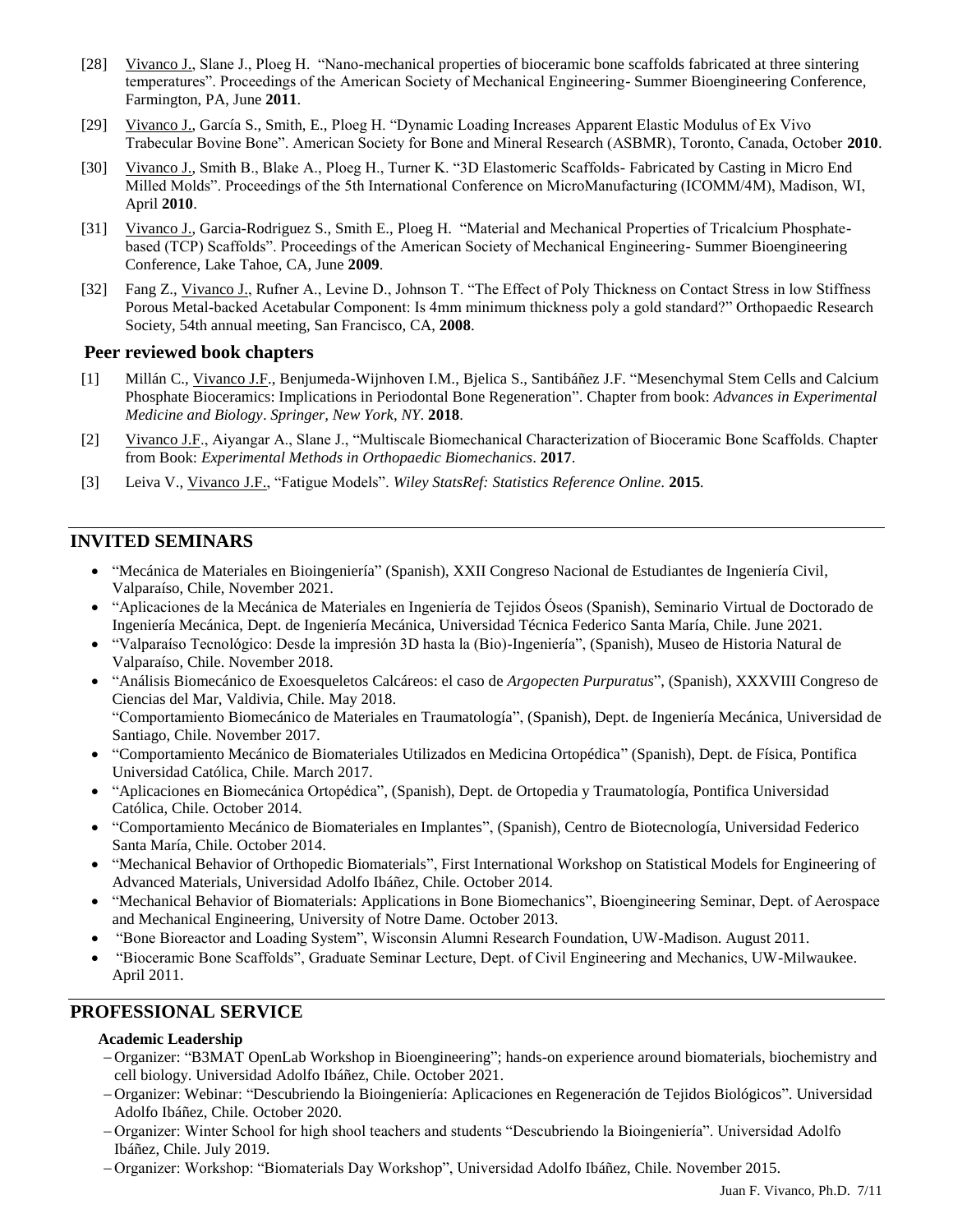- Faculty advisor of the student association: "Engineering Global Health-UAI". Universidad Adolfo Ibáñez, Chile. 2015.
- Organizer: Workshop: "Design of Medical Devices and Manufacturing", Universidad Adolfo Ibáñez, Chile. May 2015.
- Organizer of first international workshop on statistical models for engineering of advanced materials, Universidad Adolfo Ibáñez, Chile. October 2014.
- Organizer: "How do we recognize when a multidisciplinary approach is necessary? An interface colloquium on technology, science, and society", Madison, WI, https://sites.google.com/site/interfacecolloquiumuwmadison/
- -Student Mentoring: Trained undergraduate and beginning graduate students with laboratory research practices, structural analysis and offered advice for on-going research projects, University of Wisconsin-Madison, WI, 8/2006- 11/ 2011.
- -Served as student professional development and as coordinator for part-time faculties at Department of Civil Engineering, Universidad Técnica Federico Santa María, Chile, 12/2002 – 1/2004.
- -Served as college representative to the Chilean Chamber Construction, Chile 1/2001-1/2004.

#### **Manuscript Reviewer**

- Orthopedic Biomechanics ACS Biomaterials Science & Engineering
- Acta Biomaterialia
- Plos ONE
- Journal of Biomechanics
- -Marine Biology
- -Materials Science and Engineering C: Materials for biological Applications Journal Mechanical Behavior of Biomedical Materials
- 

#### **Grant Reviewer**

- CONICYT, Chilean National Science Foundation
- $-$  Intramural grants of different Chilean universities and Chilean Government (FONDEF, FONIS, CORFO)

#### **PROFESSIONAL MEMBERSHIPS**

- American Society of Mechanical Engineering
- American Society of Biomechanics
- American Society of Bone Mineral Research
- Canadian Society for Biomechanics

The American Ceramic Society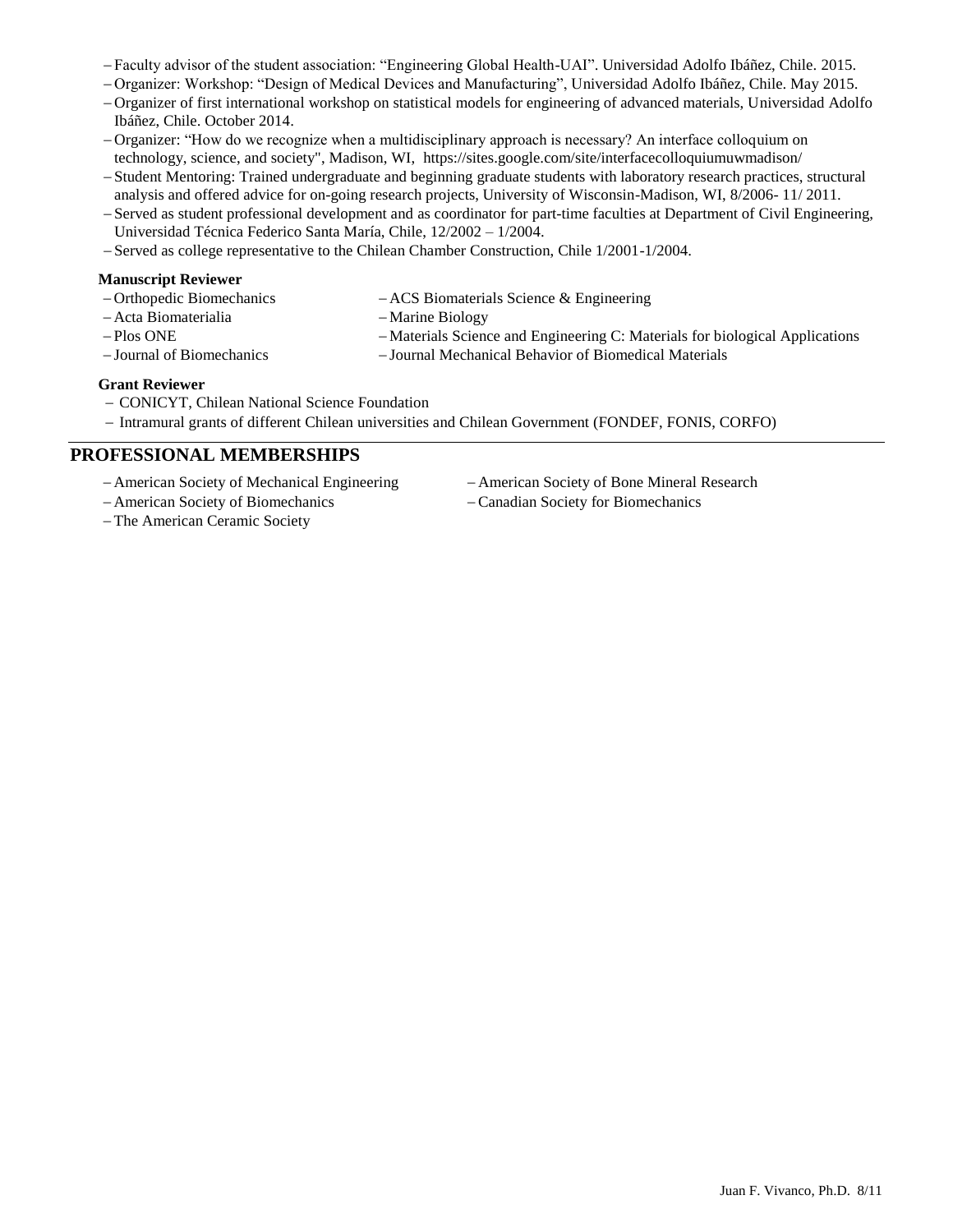### **MENTORING EXPERIENCE**

#### **Post-Doctoral Trainees (director/sponsor)**

| $[1]$  | 07/2021-<br>present    | Carolina Angulo, Ph.D.<br>Project: "3D Printing of Bioactive Scaffolds with Controlled Geometry for Bone Tissue<br>Engineering"                                                                                                                                                 |
|--------|------------------------|---------------------------------------------------------------------------------------------------------------------------------------------------------------------------------------------------------------------------------------------------------------------------------|
| $[2]$  | 03/2018-<br>12/2019    | Raúl Vallejos, Ph.D.<br>Project: "Interacción Celular y Biomecánica de Estructuras Porosas Tridimensionales Utilizadas<br>Para Regeneración Ósea"                                                                                                                               |
| $[3]$  | 10/2015-<br>10/2016    | Isabel Benjumeda, Ph.D.<br>Project: "In Vitro Analysis of the Proliferation and Osteogenic Differentiation of hGMSCs in a<br>CaP Bioceramic"                                                                                                                                    |
|        |                        | <b>Master's Students (director)</b>                                                                                                                                                                                                                                             |
| $[1]$  | 01/2022-<br>present    | M. Fernanda Álamos, M.S. Bioengineering, UNIVERSIDAD ADOLFO IBÁÑEZ.<br>Thesis: "Design and Analysis of Animal Implants".<br>-Research stay: EMPA-Switzerland (2022)                                                                                                             |
| $[2]$  | 01/2022-<br>present    | Alejandra Correa, M.S. Bioengineering, UNIVERSIDAD ADOLFO IBÁÑEZ.<br>Thesis: "Design and analysis of Bioreactors for Bone Scaffold Applications".<br>-Research stay: Queen's University, Canada (2022)                                                                          |
| $[3]$  | $03/2021 -$<br>present | Pablo Núñez, M.S. Bioengineering, UNIVERSIDAD ADOLFO IBÁÑEZ.<br>Thesis: "Efectos Mecánicos y Biológicos de Micropartículas Bioactivas en Matrices Poliméricas de<br>Estructuras Biocompatibles".<br>-Research stay: EMPA-Switzerland (2020)                                     |
| $[4]$  | $03/2021 -$<br>present | Sebastián Llano, M.S. Bioengineering, UNIVERSIDAD ADOLFO IBÁÑEZ.<br>Thesis: "Análisis y Modelación de Estructuras Porosas en Gradiente Utilizadas en Ingeniería de<br>Tejidos".                                                                                                 |
| $[5]$  | 03/2021-<br>present    | Aline Bär, M.S. Civil Engineering, UNIVERSIDAD ADOLFO IBÁÑEZ.<br>Thesis: "Análisis Mecánico Mediante de Elementos Finitos de Andamios Porosos<br>Biocompatibles".                                                                                                               |
| [6]    | 03/2020-<br>present    | Miguel Pardo, M.S. Bioengineering, UNIVERSIDAD ADOLFO IBÁÑEZ.<br>Thesis: "Análisis Mediante DIC de Estructuras Porosas Biocompatibles".<br>-Research stay: EMPA-Switzerland (2021)                                                                                              |
| $[7]$  | 03/2020-<br>present    | Ignacia Muñoz, M.S. Bioengineering, UNIVERSIDAD ADOLFO IBÁÑEZ.<br>Thesis: "Desempeño Biológico de Materiales Carbonatados de Origen Natural" (co-director,<br>directora: Carola Millán).                                                                                        |
|        |                        | -Research stay: Queen's University, Canada (2022)                                                                                                                                                                                                                               |
| [8]    | 03/2020-<br>present    | Fabiola Vásquez, M.S. Bioengineering, UNIVERSIDAD ADOLFO IBÁÑEZ.<br>Thesis: "Caracterización de Imágenes Obtenidas con Microscopía Confocal de Adhesión y<br>Proliferación de Células Mesenquimales Obtenidas de Tejido Gingival en un Biocerámico CaP en<br>Forma de Toroide". |
| $[9]$  | 03/2020-<br>present    | José Contreras, M.S. Bioengineering, UNIVERSIDAD ADOLFO IBÁÑEZ.<br>Thesis: "Diseño y Evaluaciones Mecánicas y Biológicas de Andamios Poliméricos Reforzados con<br>Partículas Bioactivas".<br>-Research stay: EMPA-Switzerland (2019; 2021)                                     |
| $[10]$ | 03/2020-<br>present    | Carlos Toro, M.S. Industrial Engineering, UNIVERSIDAD ADOLFO IBÁÑEZ.<br>Thesis: "Análisis Factorial de Parámetros de Fabricación de Manufactura 3D-FDM en Propiedades<br>Mecánicas de Polímeros".                                                                               |
| $[11]$ | 06/2017-<br>11/2018    | Tomás Vukasovic, M.S. Mechanical Engineering, PUC - CHILE.<br>Thesis: "Análisis Experimental y Computacional de la Propiedades Mecánicas de Polímeros<br>Utilizados en Impresión 3D" (co-director, director: Diego Cellentano).                                                 |
| $[12]$ | 03/2017-<br>09/2020    | Victor Irribarra, M.S. Bioengineering, UNIVERSIDAD ADOLFO IBÁÑEZ.<br>Thesis: "Interacción de Biovidrios con Células Madres" (director, co-directora: Carola Millán).                                                                                                            |
| $[13]$ | 03/2017-<br>01/2019    | Zhuo Chen, M.S. Bioengineering, UNIVERSIDAD ADOLFO IBÁÑEZ.<br>Thesis: "Desempeño Biomecánico de Biovidrios para el uso en Ingeniería de Tejidos Biológicos".                                                                                                                    |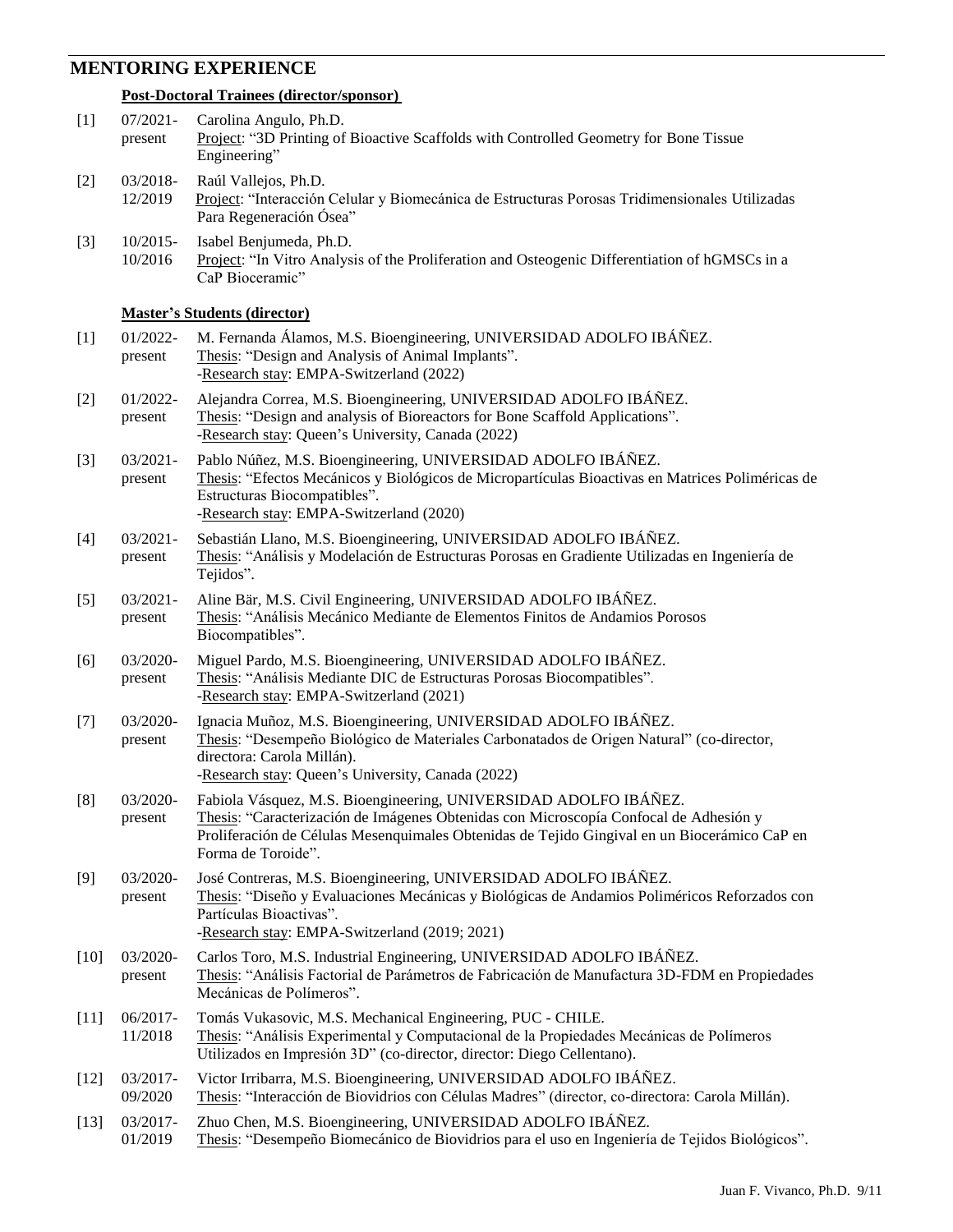## **Professional Degree in Engineering, Undergraduate Students (director)**

| $[1]$  | 03/2021 | Carlos Prieto López, Mechanical Engineering. UTFSM.<br>Thesis: "Estudio Numérico/Experimental de las Propiedades Mecánicas de Modelos Porosos<br>Fabricados con Impresoras 3D del tipo FDM de Alta Resolución a Partir de Imágenes de<br>Microtomografía Computacional de Tejidos Óseos" (co-director, director: Luis Pérez P.)                                                |
|--------|---------|--------------------------------------------------------------------------------------------------------------------------------------------------------------------------------------------------------------------------------------------------------------------------------------------------------------------------------------------------------------------------------|
| $[2]$  | 04/2020 | Matías Fuentes, Civil Engineering, UNIVERSIDAD DEL BÍO-BÍO.<br>Thesis: "Microencapsulación de Agentes Rejuvenecedores para la Auto-Reparación de Materiales<br>Asfálticos" (co-director, director: José Norambuena)                                                                                                                                                            |
| $[3]$  | 04/2020 | Felipe Muñoz, Civil Engineering, UNIVERSIDAD DEL BÍO-BÍO.<br>Thesis: "Síntesis y Caracterización de Microcápsulas Biopoliméricas para la Auto-Reparación de<br>Materiales Asfálticos" (co-director, director: José Norambuena)                                                                                                                                                 |
| $[4]$  | 07/2020 | Juan Pablo Carrasco, Bioengineering, UNIVERSIDAD ADOLFO IBÁÑEZ.<br>Thesis: "Desarrollo de una Plataforma de Códigos de Color para Personas con Discapacidad Visual<br>para una posterior aplicación en Conchas de Moluscos Chilenos" (co-director, director: Carola<br>Millán).                                                                                                |
| $[5]$  | 11/2019 | Rafaela Urrutia, Bioengineering, UNIVERSIDAD ADOLFO IBÁÑEZ.<br>Thesis: "Investigación Sobre Cómo la Variación de las Propiedades Geométricas en Términos de<br>Porosidad y Tamaño de Poro Afectan el Desempeño Biomecánico de Estructuras Porosas".                                                                                                                            |
| [6]    | 11/2019 | Carlos Toro, Industrial Engineering, UNIVERSIDAD ADOLFO IBÁÑEZ.<br>Thesis: "Estudio de la Calidad de Manufacturación de Muestras Fabricadas Mediante Impresión 3D<br>Sometidas a Ensayos Mecánicos".                                                                                                                                                                           |
| $[7]$  | 11/2019 | Juan Pablo Hasche, Mechanical Engineering. UTFSM.<br>Thesis: "Estudio Numérico de la Influencia del Porcentaje de Relleno Sobre las Propiedades<br>Mecánicas de Piezas de Ti-6al-4v Fabricadas Mediante Manufactura Aditiva Usando la Tecnología<br>de Sinterización Directa por Láser de Metal. Aplicación en Implante Mandibular" (co-director,<br>director: Luis Pérez P.). |
| [8]    | 11/2018 | Luis Carreño, Mechanical Engineering. UTFSM.<br>Thesis: "Caracterización Numérica de las Propiedades Mecánicas de las Muestras de Tejido Óseo<br>Impresas por Manufactura Aditiva a Partir de Imágenes de µ-CT" (co-director, director: Luis Pérez).                                                                                                                           |
| [9]    | 01/2017 | Nicolás Aránguiz, Valentina Arenas, Ricardo Cavada, Felipe Rodrigo, Industrial Engineering,<br>UNIVERSIDAD ADOLFO IBÁÑEZ.<br>Project: "Sistema de Inteligencia Wearable para sanatorio Marítimo de Viña del Mar".                                                                                                                                                              |
| $[10]$ | 01/2017 | Thomas Vielma, Civil Engineering, UNIVERSIDAD ADOLFO IBÁÑEZ.<br>Thesis: "Efecto de la Microarquitectura en la Respuesta Mecánica de Estructuras Porosas: Un<br>Análisis Estructural Utilizando Modelos de Prototipo Rápido".                                                                                                                                                   |
| $[11]$ | 04/2013 | Giorgio Blanco, Industrial Engineering, UTFSM.<br>Thesis: "Diagnóstico de los Bancos de Sangre en Chile para la Incorporación de Identificación por<br>Radio Frecuencia en su Cadena de Suministros" (co-director).                                                                                                                                                            |
| $[12]$ | 12/2012 | Ricardo Daniel Astudillo, Industrial Engineering, UTFSM.<br>Thesis: "Evaluación de Tecnología RFID como Ventaja Competitiva en el Sector de Diagnóstico<br>Clínico" (co-director).                                                                                                                                                                                             |
| $[13]$ | 12/2011 | Benjamín Valencia, Industrial Engineering, UTFSM.<br>Thesis: "Identificación De Oportunidades Para Investigación en Bioingeniería, Osteoporosis y<br>Fractura en Chile" (co-director).                                                                                                                                                                                         |
| $[14]$ | 10/2003 | Juan Saavedra, Civil Engineering, UTFSM.<br>Thesis: "Análisis Mecanicista De Pavimentos De Hormigón De Tipo Portuario".                                                                                                                                                                                                                                                        |
| $[15]$ | 10/2003 | Claudia Casanova, Construction Engineering, UTFSM.<br>Thesis: "Diseño con Cono de Penetración en vías Secundarias".                                                                                                                                                                                                                                                            |